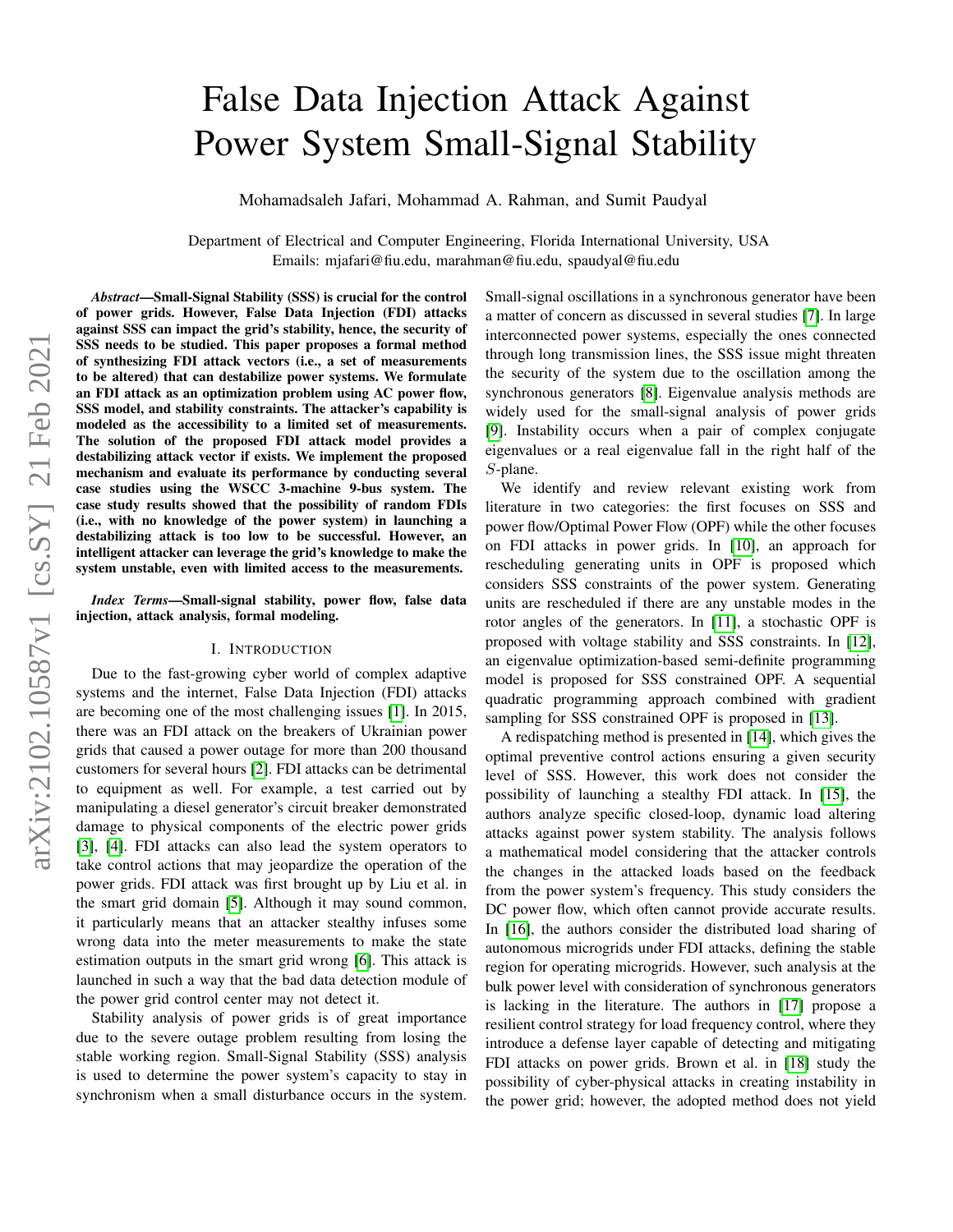an optimal attack vector. In [\[19\]](#page-4-18), the impacts of FDI attacks on local/master controllers by compromising communication links are analyzed, and subsequently, a cyber-attack resilient distributed control strategy is proposed in which all the participants can jointly detect and isolate corrupted links.

To the best of our knowledge, there is no work reported in the literature considering FDI attacks on load measurements and SSS analysis of power systems using an AC OPF framework. In this context, this paper aims at studying the feasibility of launching FDI attacks on the power system against small-signal stability. More importantly, unlike existing works, our formal model can be solved to automatically synthesize potential FDI attack vectors that lead to the system's instability.

The rest of the paper is organized as follows. In Section [II,](#page-1-0) we formulate the SSS model of the power system. In Section [III](#page-2-0) we provide the FDI attack as an AC OPF problem with SSS as the constraints. In Section [IV,](#page-2-1) we provide case studies to assess an FDI attack success considering different levels of the attacker's access to the measurements as well as knowledge of the power system. We conclude the paper in Section [V.](#page-4-19)

## II. SMALL-SIGNAL STABILITY MODEL

<span id="page-1-0"></span>In this section, we present the formal model of SSS.

# *A. Small-Signal Stability of a Dynamic System*

Dynamics of a power system can be represented by the following generic Differential-Algebraic Equation (DAE),

$$
\dot{\mathbf{x}} = \mathbf{F}_D(\mathbf{x}, \mathbf{y}),\tag{1}
$$

$$
\mathbf{0} = \mathbf{F}_A(\mathbf{x}, \mathbf{y}),\tag{2}
$$

where  $x$  is the state variable vector, and  $y$  is the vector of nonstate variables. For small-signal model, linearized form of [\(1\)](#page-1-1) is used, which can be written as,

<span id="page-1-2"></span>
$$
\begin{bmatrix} \Delta \dot{\mathbf{x}} \\ \mathbf{0} \end{bmatrix} = \begin{bmatrix} \tilde{\mathbf{A}} & \tilde{\mathbf{B}} \\ \tilde{\mathbf{C}} & \tilde{\mathbf{D}} \end{bmatrix} \begin{bmatrix} \Delta \mathbf{x} \\ \Delta \mathbf{y} \end{bmatrix}.
$$
 (3)

Eliminating  $\Delta y$  from [\(3\)](#page-1-2), we obtain,

$$
\Delta \dot{\mathbf{x}} = \mathbf{A} \Delta \mathbf{x},\tag{4}
$$

$$
\mathbf{A} = \tilde{\mathbf{A}} - \tilde{\mathbf{B}} \tilde{\mathbf{D}}^{-1} \tilde{\mathbf{C}},
$$
 (5)

where A is the state matrix. For SSS analysis, eigenvalues of A are computed as,

$$
A\phi = \lambda \phi, \tag{6}
$$

where  $\phi$  is normalized right eigenvector and  $\lambda$  is a set of eigenvalues corresponding to  $\phi$ . For a dynamic system to be small-signal unstable, at least one eigenvalue must lie on positive half-plane, i.e.,

$$
Real(\lambda) > 0. \tag{7}
$$

# *B. Power System Small-Signal Model*

Consider  $q$  is the set of generator buses including the slack bus, and  $l$  is the set of load buses including zeroinjection buses. Assume  $n(= g \cup l)$  is set of all buses, and  $g'$  represents set of generator buses except the slack bus on the power network. Assume m is alias of n.  $n_g$  is the number of generators. Let  $j = \sqrt{-1}$ . Define complex net power injection, net current injection, and bus voltage vectors as  $\overrightarrow{S_n} = \mathbf{P}_n + j\mathbf{Q}_n$ ,  $\overrightarrow{I_n} = \mathbf{I}_n^r + j\mathbf{I}_n^i$ , and  $\overrightarrow{V_n} = \mathbf{V}_n^r + j\mathbf{V}_n^i$ . For small-signal analysis purpose, a linearized power grid model around an operating point  $(\mathbf{I}_{g}^0, \mathbf{V}_{g}^0, \mathbf{V}_{l}^0)$  is used, which can be written as,

$$
\begin{bmatrix} \Delta \mathbf{I}_g \\ \mathbf{0} \end{bmatrix} = \begin{bmatrix} \mathbf{Y}_1 & \mathbf{Y}_2 \\ \mathbf{Y}_3 & \mathbf{Y}'_4 \end{bmatrix} \begin{bmatrix} \Delta \mathbf{V}_g \\ \Delta \mathbf{V}_l \end{bmatrix},
$$
(8)

where  $\Delta \mathbf{I}_g = [\Delta \mathbf{I}_1^r, \Delta \mathbf{I}_1^i, ..., \Delta \mathbf{I}_g^r, \Delta \mathbf{I}_g^i]^T$  is the vector of real and imaginary components of incremental injection currents  $\overrightarrow{\Delta I_g}$  at generator buses,  $\Delta V_g$  is the vector of real and imaginary components of incremental voltage  $\overline{\Delta V_g}$  at generator buses, and  $\Delta V_l$  is the vector of real and imaginary components of incremental voltage  $\overline{\Delta V_i}$  at load buses. The sub-matrices  $Y_1$ ,  $Y_2$ , and  $Y_3$  are extracted from the bus admittance matrix Y written as,

$$
\mathbf{Y} = \begin{bmatrix} \mathbf{Y}_{11} & \cdots & \mathbf{Y}_{1n} \\ \vdots & \ddots & \vdots \\ \mathbf{Y}_{n1} & \cdots & \mathbf{Y}_{nn} \end{bmatrix}
$$
(9)

<span id="page-1-1"></span>where  $Y_{nm} = \begin{bmatrix} G_{nm} & -B_{nm} \\ B & C \end{bmatrix}$  $B_{nm}$   $G_{nm}$ in which  $G_{nm}$  and  $B_{nm}$  are the real and imaginary components of the line admittance between buses n and m, respectively.  $Y'_4$  is obtained by adding load admittance on diagonal of matrix  $Y_4$ , and  $Y_4$  is also extracted from Y,

$$
\mathbf{Y}'_{4_{nn}} = \begin{bmatrix} G_{nn} + G_{L_n} & -B_{nn} + B_{L_n} \\ B_{nn} - B_{L_n} & G_{nn} + G_{L_n} \end{bmatrix}
$$
 (10)

where  $G_{L_n}$  and  $B_{L_n}$  are the real and imaginary components of the load impedance at the bus  $n$ .

Synchronous generators are modeled using classical representation [\[20\]](#page-4-20). The DAE that describes generators are linearized as following,

$$
\Delta \dot{\mathbf{x}} = \mathbf{A}_g \, \Delta \mathbf{x} + \mathbf{B}_g \, \Delta \mathbf{V}_g \,, \tag{11}
$$

$$
\Delta \mathbf{I}_g = \mathbf{C}_g \, \Delta \mathbf{x} + \mathbf{D}_g \, \Delta \mathbf{V}_g \,, \tag{12}
$$

where  $\Delta \mathbf{x} = [\Delta \delta_1 \ \Delta \omega_1, \cdots, \Delta \delta_{n_g} \ \Delta \omega_{n_g}]^T$  is the vector of the state variables of power system. The details of matrices  $\mathbf{A}_q$ ,  $\mathbf{B}_q$ ,  $\mathbf{C}_q$ , and  $\mathbf{D}_q$  are provided in the Appendix and further details in [\[21\]](#page-4-21). We can obtain the following constituting matrices of the state matrix **A** [\[21\]](#page-4-21),

$$
\tilde{\mathbf{A}} = \mathbf{A}_G, \ \tilde{\mathbf{B}} = [\mathbf{B}_G \ \mathbf{0}], \ \tilde{\mathbf{C}} = \begin{bmatrix} -\mathbf{C}_G \\ \mathbf{0} \end{bmatrix},
$$

$$
\tilde{\mathbf{D}} = \begin{bmatrix} \mathbf{Y}_1 - \mathbf{D}_G & \mathbf{Y}_2 \\ \mathbf{Y}_3 & \mathbf{Y}'_4 \end{bmatrix}.
$$
(13)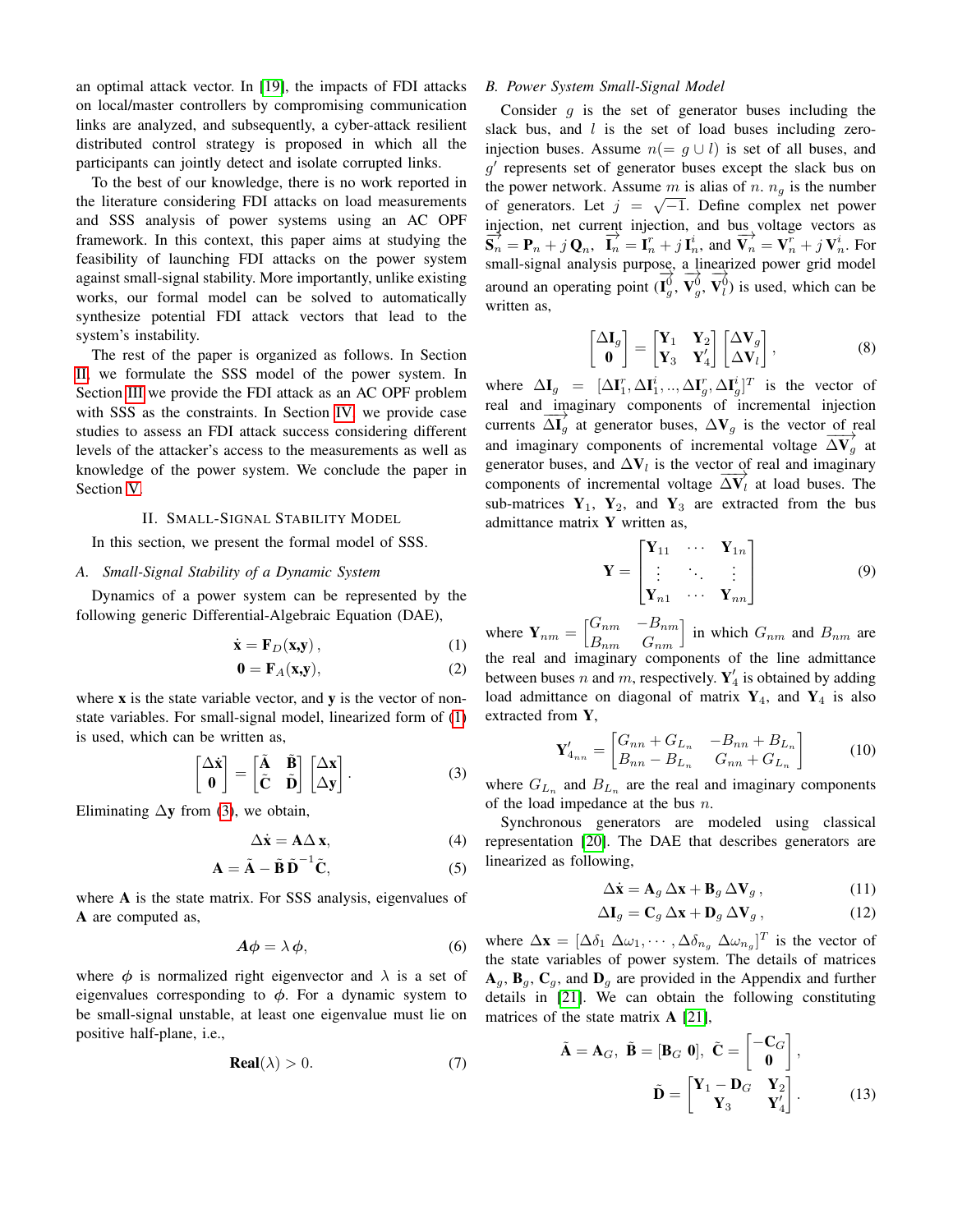# III. FALSE DATA INJECTION ATTACK MODEL

<span id="page-2-0"></span>We model the FDI attack as an AC OPF problem with SSS model as the constraints. In this paper we assume that the attacker is able to inject false data into load measurements only. Let us define an attack vector as  $\overline{S}_{l}^{\alpha}$ , which is the compromise (change) made by the attacker on load information (measurement or forecast). Let's consider an bead information (incastrement of forecast). Ext straighted and  $\overrightarrow{A}_v$ , where  $\overrightarrow{\mathbf{A}_v} = [\overrightarrow{\mathbf{P}_g^d} \quad \overrightarrow{\mathbf{V}_g^d}]^T$ . The FDI attack can be modelled as,

**Min:** 
$$
f(\overrightarrow{A}_v)
$$
 (14)  
subject to:

$$
\overrightarrow{\mathbf{I}_n} = \mathbf{Y} \overrightarrow{\mathbf{V}_n},\tag{15}
$$

diag 
$$
(\vec{S}_g + \vec{S}_g^2)
$$
 = diag  $(\vec{V}_g + \vec{V}_g^2)$  diag  $(\vec{I}_g^*)$ , (16)

$$
\mathbf{diag}\left(\overrightarrow{\mathbf{S}_{l}}+\overrightarrow{\mathbf{S}_{l}^{2}}\right)=\mathbf{diag}\left(\overrightarrow{\mathbf{V}_{l}}\right)\,\mathbf{diag}\left(\overrightarrow{\mathbf{I}_{l}}^{*}\right),\qquad(17)
$$

$$
\underline{\mathbf{V}_n} \le |\overrightarrow{\mathbf{V}_n}| \le \overleftarrow{\mathbf{V}_n},\tag{18}
$$

constraints (5)-(8), (10)-(13)

$$
\vec{\mathbf{I}}_g^{\vec{0}} = \vec{\mathbf{I}}_g^{\vec{}}\,,\tag{19}
$$

$$
\mathbf{V}_g^0 = \overrightarrow{\mathbf{V}_g},\tag{20}
$$

$$
\overrightarrow{\mathbf{V}_{l}^{0}} = \overrightarrow{\mathbf{V}_{l}},\tag{21}
$$

where  $V_n$  and  $\overline{V_n}$  are the minimum/maximum acceptable nodal voltage magnitudes, and diag() results in a diagonal matrix. Equation [\(15\)](#page-2-2) represents load flow equations in terms of current injection, Equation [\(16\)](#page-2-3) and [\(17\)](#page-2-4) represent modeling of generation and load powers, respectively. Equation [\(18\)](#page-2-5) ensures voltage bounds. Constraints (5)-(8),(10)-(13) are SSS constraints. Constraints [\(19\)](#page-2-6)-[\(21\)](#page-2-7) provides an operating point for small-signal model.

## IV. CASE STUDIES

<span id="page-2-1"></span>The proposed method is applied to the WSCC 3-machine 9-bus, which is a test system usually used for smallsignal stability analysis. WSCC system has three loads and three generators, as shown in Fig. [1](#page-2-8) and Table [I.](#page-2-9) The nonlinear equations of this study are implemented in Julia for Mathematical Programming (JuMP), which is a domainspecific modeling language for mathematical optimization embedded in Julia [\[22\]](#page-4-22). Also, Interior Point Optimizer (Ipopt) is used as the Nonlinear Programming (NLP) solver in these case studies [\[23\]](#page-4-23). We consider the following case studies:

1) *Initial Stability Analysis (C1):* The evaluation of the proposed mechanism starts with implementing a case study  $(C1)$  to ensure that the power system is stable with the scheduled generation setpoints and loads. As shown in Table [II,](#page-3-0) eigenvalues are either zero or negative; thus, the system is initially stable. A destabilizing attack vector will be considered as successful if the system becomes unstable after the attack.

<span id="page-2-9"></span>TABLE I LOAD DATA AND GENERATOR SETPOINTS FOR WSCC 3-MACHINE 9-BUS SYSTEM [\[20\]](#page-4-20).

| Load  |                     |                          | <b>Generator</b> |                        |                        |
|-------|---------------------|--------------------------|------------------|------------------------|------------------------|
| Label | ${\bf P}_L$<br>(MW) | $\mathbf{Q}_L$<br>(MVAr) | Label            | ${\bf P}_{sp}$<br>(MW) | ${\bf V}_{sp}$<br>(pu) |
| $L_1$ | 125                 | 50                       | $G_1$            |                        | 1.040                  |
| $L_2$ | 90                  | 30                       | $G_2$            | 163                    | 1.025                  |
| L3    | 100                 | 350                      | $\mathfrak{G}_3$ | 85                     | 1.025                  |

<span id="page-2-5"></span><span id="page-2-4"></span><span id="page-2-3"></span><span id="page-2-2"></span>2) *Success Probability of Fully Random Attacks on Load Measurements (C2):* In this case study, we assess the possibility of launching a successful attack if the attacker doesn't have any knowledge about the power system and only has access to load measurements to launch the attack. In order to implement this scenario, we launch 7,500 uniform random attack vectors of  $\overline{S_l^d}$ , and observe the impacts on SSS of the system. The distribution of  $\overline{S}_{l}^{\lambda}$  is shown in Fig. [2.](#page-3-1) Among 7,500 uniform random attacks, we obtain only a single successful attack that makes the system unstable. This clearly shows that the success rate of launching a destabilizing attack on the power system is very low ( $\approx 0.013\%$ ), if the attacker doesn't have enough knowledge about the network and how the power grid operates. Eigenvalues of the successful random attack are listed in Table [II.](#page-3-0) Fig. [4](#page-3-2) depicts the magnitude of compromise the attacker has to make on  $\overline{S}_{l}^{\lambda}$  for a successful attack, which shows for a random successful attack large changes on the load measurements are needed.

<span id="page-2-7"></span><span id="page-2-6"></span>3) *Attack with Full Knowledge and Full Access to Load Measurements (C3):* In this case study, we assume that the attacker has full knowledge of the power system (network topology, transmission line impedances, and generator parameters) as well as access to all the load measurements to launch an attack.

4) *Attack with Full Knowledge but Limited Access to Load Measurements (C4):* In this case, we implement the attack assuming that the attacker has limited access to load measurements. We study three distinct scenarios:



<span id="page-2-8"></span>Fig. 1. WSCC 9-bus system used for case studies [\[20\]](#page-4-20).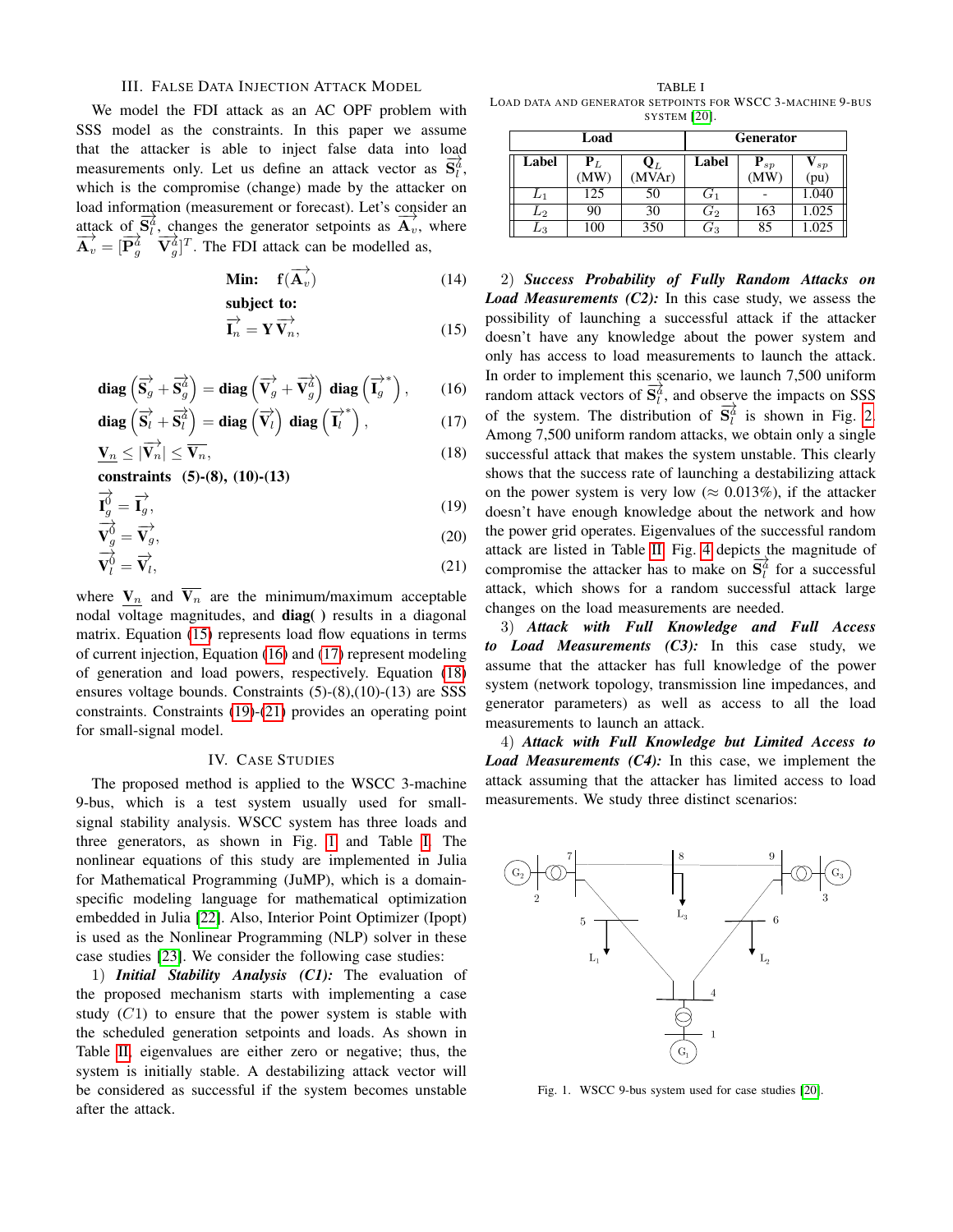

Fig. 2. Distribution of random attacks on active and reactive load measurements in *C2*.

- C4.1: The attacker can compromise only two of the load measurements  $(L_1 \text{ and } L_3)$ .
- C4.2: The attacker can access only one of the load measurements  $(L_1)$ .
- C4.3: The attacker can inject false data into the active power measurements only.

Comparing results of  $C2$  and  $C3$  in Fig. [3\(a\),](#page-3-3) it is interesting to note that knowledge of power system can substantially minimize the attack vector to make the system unstable. This is very crucial as the change in the load measurements may not be noticeable to the system operations in many cases, which makes it easier for the attacker to successfully execute the attack. Comparing the results, it can also be seen that the attacker may launch a smaller attack on active power loads compared to reactive power; thus, system operators may need to pay attention to expected reactive power loads on the network as well, otherwise, the attack goes stealthy. Based on  $C_4$ , we can observe that attacking only a few load measurements is sufficient for the attacker to make the system unstable if the attacker is knowledgeable about network parameters and power system operation practices.

Additionally, as the results of case studies C3 and C4 shows, a successful attack vector is larger when more number of measurements are compromised. This is because of the problem's NLP nature and that the solutions obtained are trapped at a local minimum. If the proposed models are able to be convexified, then we expect to see trivial results that a smaller attack would make the system unstable if more number of measurements are attacked. Another possible reason is that

<span id="page-3-0"></span>TABLE II EIGENVALUES OF CASE STUDIES C1 AND C2.

|   | $Case-C1$                                                                           | $Case-C2$                                                                                             |
|---|-------------------------------------------------------------------------------------|-------------------------------------------------------------------------------------------------------|
| λ | $-0.077 + j0.000$<br>$-0.074 \pm j5.826$<br>$-0.020 \pm j4.247$<br>$0.000 + j0.000$ | $-3.404 + i0.000$<br>$-0.076 \pm j7.546$<br>$-0.005 + j0.000$<br>$0.000 + j0.000$<br>$3.296 + j0.000$ |

since we do not include load attack term  $\overrightarrow{S}_l^{\hat{a}}$  in the objective function, rather we minimize a function based on the change in generators' setpoints  $\overrightarrow{A_v}$  due to a load attack, the AC OPF

<span id="page-3-3"></span><span id="page-3-1"></span>

<span id="page-3-5"></span>Fig. 3. Attack values (a)  $\mathbf{P}_L^a$  and (b)  $\mathbf{Q}_L^a$  for different case studies.



<span id="page-3-4"></span><span id="page-3-2"></span>Fig. 4. Changes of generator setpoint values (a)  $V_G^a$  and (b)  $P_G^a$  due to FDI attacks on load measurements for different case studies.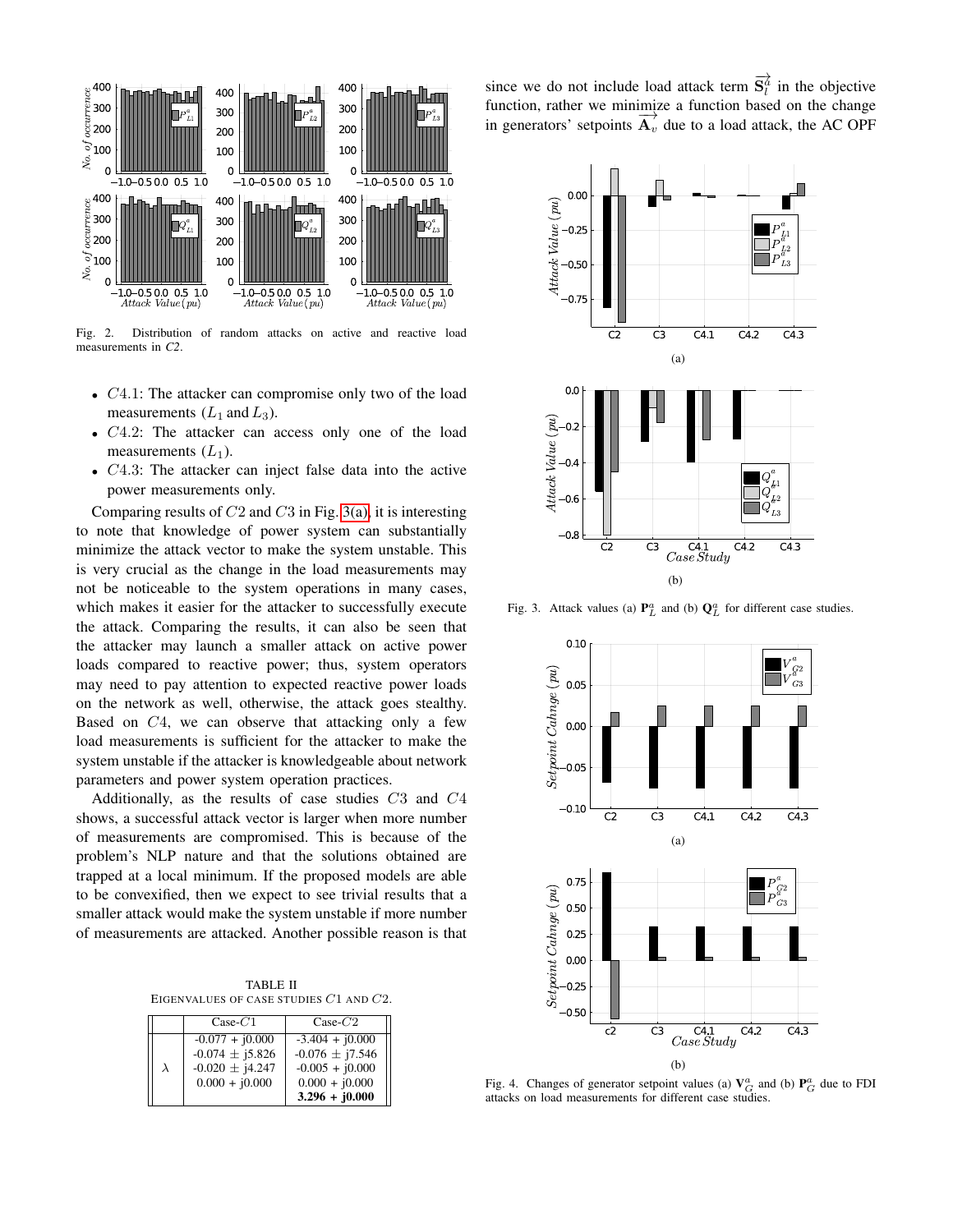

Fig. 5. Objective function (OF) values for case studies.



Fig. 6. Eigenvalue placement for case studies C3 and C4.

finds minimal values in terms of generators' setpoint changes. It can be confirmed from Fig. [4\(b\),](#page-3-4) Fig. [4\(a\),](#page-3-5) and Fig. [5](#page-4-24) that the can be committed from Fig.  $\div$ (b), Fig.  $\div$ (a),  $\overrightarrow{A_v}$  and objective the optimizer achieves the same values of  $\overrightarrow{A_v}$  and objective functions for cases C3 and C4. As we mentioned before, these solutions correspond to a local minimum, given the NLP nature of the problem.

Fig. [6](#page-4-25) shows that the eigenvalues for case studies C3 and C4 are the same. This is also due to the same solution obtained  $\overline{O}$  + are the same. This is also due to the same solution obtained<br>in terms of  $\overrightarrow{A_v}$ , although the other variables at load buses are different.

## V. CONCLUSION AND FUTURE WORK

<span id="page-4-19"></span>In this paper, we studied the feasibility of launching a destabilizing FDI attack on the power system in terms of small-signal stability. We used the AC power flow in our study and considered the classical model to implement synchronous generator behaviors in the system. Due to the nonlinearity of the study, we used a Nonlinear Programming (NLP) and optimization solver and proposed a mechanism to find the destabilizing attack vector. We conducted several experiments with different levels of attacker's knowledge about the power system was implemented on a 9-bus system and the results showed the proposed mechanism's effectiveness. For example, while the success rate of a random attack is very low ( $\approx 0.013\%$ ), our mechanism can synthesize minimal successful attack vectors. The future work includes finding a methodology to the feasibility of destabilizing FDI attacks on large scale power with a more detailed order of synchronous generators as well as designing proper defense methods against these attacks.

#### **REFERENCES**

- <span id="page-4-0"></span>[1] Y. Song, X. Liu, Z. Li, M. Shahidehpour, and Z. Li, "Intelligent data attacks against power systems using incomplete network information: a review," *Journal of Modern Power Systems and Clean Energy*, vol. 6, no. 4, pp. 630–641, 2018.
- <span id="page-4-1"></span>[2] G. Liang, S. R. Weller, J. Zhao, F. Luo, and Z. Y. Dong, "The 2015 ukraine blackout: Implications for false data injection attacks," *IEEE Transactions on Power Systems*, vol. 32, no. 4, pp. 3317–3318, 2016.
- <span id="page-4-2"></span>[3] "Staged cyber attack reveals vulnerability in power grid," September 26 2007, [http://www.cnn.com/2007/US/09/26/power.at.risk/index.html.](http://www.cnn.com/2007/US/ 09/26/power.at.risk/index.html)
- <span id="page-4-24"></span><span id="page-4-3"></span>[4] D. Salmon, M. Zeller, A. Guzmán, V. Mynam, and M. Donolo, "Mitigating the aurora vulnerability with existing technology," in *36th Annual western protection relay conference*, 2009.
- <span id="page-4-4"></span>[5] Y. Liu, P. Ning, and M. K. Reiter, "False data injection attacks against state estimation in electric power grids," *ACM Transactions on Information and System Security (TISSEC)*, vol. 14, no. 1, p. 13, 2011.
- <span id="page-4-5"></span>[6] M. Ahmed and A.-S. K. Pathan, "False data injection attack (FDIA): an overview and new metrics for fair evaluation of its countermeasure," *Complex Adaptive Systems Modeling*, vol. 8, pp. 1–14, 2020.
- <span id="page-4-6"></span>[7] D. Mondal, A. Chakrabarti, and A. Sengupta, *Power system small signal stability analysis and control*. Academic Press, 2020.
- <span id="page-4-7"></span>[8] G. Rogers, *Power system oscillations*. Springer Science & Business Media, 2012.
- <span id="page-4-8"></span>[9] M. Pai, D. S. Gupta, and K. Padiyar, *Small signal analysis of power systems*. Alpha Science Int'l Ltd., 2004.
- <span id="page-4-25"></span><span id="page-4-9"></span>[10] S. H. Adeli, A. Rabiee, and S. T. Boroujeni, "Optimal re-dispatch of generating units ensuring small signal stability," *IET Generation, Transmission & Distribution*, vol. 14, no. 18, pp. 3692–3701, 2020.
- <span id="page-4-10"></span>[11] C. Hamon, M. Perninge, and L. Söder, "A stochastic optimal power flow problem with stability constraints—Part I: Approximating the stability boundary," *IEEE Transactions on Power Systems*, vol. 28, no. 2, pp. 1839–1848, 2012.
- <span id="page-4-11"></span>[12] P. Li, H. Wei, B. Li, and Y. Yang, "Eigenvalue-optimisation-based optimal power flow with small-signal stability constraints," *IET Generation, Transmission & Distribution*, vol. 7, no. 5, pp. 440–450, 2013.
- <span id="page-4-12"></span>[13] P. Li, J. Qi, J. Wang, H. Wei, X. Bai, and F. Qiu, "An SQP method combined with gradient sampling for small-signal stability constrained OPF," *IEEE Transactions on Power Systems*, vol. 32, no. 3, pp. 2372– 2381, 2017.
- <span id="page-4-13"></span>[14] R. Zarate-Minano, F. Milano, and A. J. Conejo, "An OPF methodology to ensure small-signal stability," *IEEE Transactions on Power Systems*, vol. 26, no. 3, pp. 1050–1061, 2011.
- <span id="page-4-14"></span>[15] S. Amini, F. Pasqualetti, and H. Mohsenian-Rad, "Dynamic load altering attacks against power system stability: Attack models and protection schemes," *IEEE Transactions on Smart Grid*, vol. 9, no. 4, pp. 2862– 2872, 2016.
- <span id="page-4-15"></span>[16] H. Zhang, W. Meng, J. Qi, X. Wang, and W. X. Zheng, "Distributed load sharing under false data injection attack in an inverter-based microgrid," *IEEE Transactions on Industrial Electronics*, vol. 66, no. 2, pp. 1543– 1551, 2018.
- <span id="page-4-16"></span>[17] A. Abbaspour, A. Sargolzaei, P. Forouzannezhad, K. K. Yen, and A. I. Sarwat, "Resilient control design for load frequency control system under false data injection attacks," *IEEE Transactions on Industrial Electronics*, vol. 67, no. 9, pp. 7951–7962, 2019.
- <span id="page-4-17"></span>[18] H. E. Brown and C. L. Demarco, "Risk of cyber-physical attack via load with emulated inertia control," *IEEE Transactions on Smart Grid*, vol. 9, no. 6, pp. 5854–5866, 2018.
- <span id="page-4-18"></span>[19] Q. Zhou, M. Shahidehpour, A. Alabdulwahab, and A. Abusorrah, "A cyber-attack resilient distributed control strategy in islanded microgrids," *IEEE Transactions on Smart Grid*, 2020.
- <span id="page-4-20"></span>[20] P. Kundur, N. J. Balu, and M. G. Lauby, *Power system stability and control*. McGraw-hill New York, 1994, vol. 7.
- <span id="page-4-21"></span>[21] X.-F. Wang, Y. Song, and M. Irving, *Modern power systems analysis*. Springer Science & Business Media, 2010.
- <span id="page-4-22"></span>[22] I. Dunning, J. Huchette, and M. Lubin, "JuMP: A modeling language for mathematical optimization," *SIAM Review*, vol. 59, no. 2, pp. 295–320, 2017.
- <span id="page-4-23"></span>[23] "Ipopt," [https://github.com/coin-or/Ipopt.](https://github.com/coin-or/Ipopt)